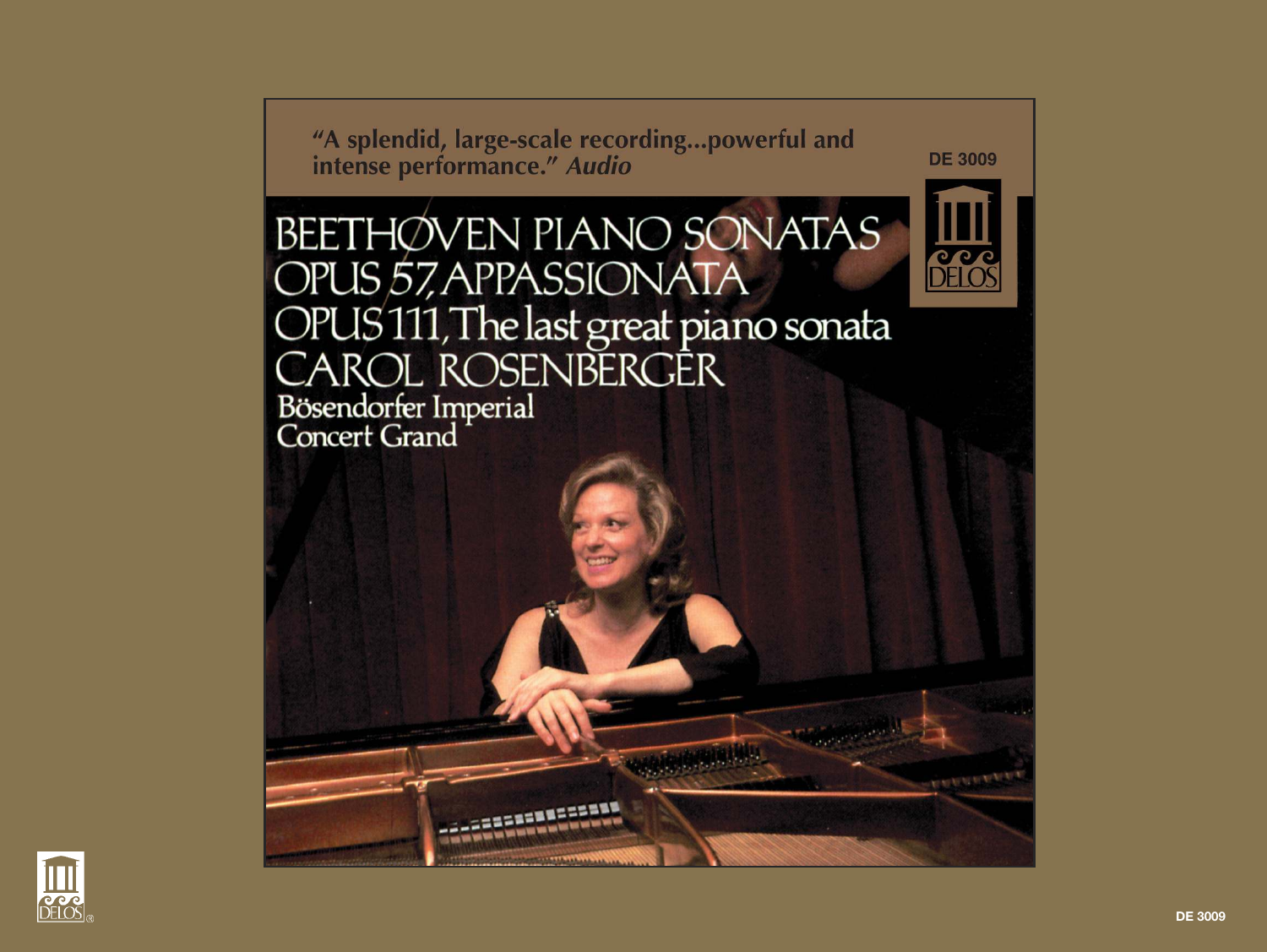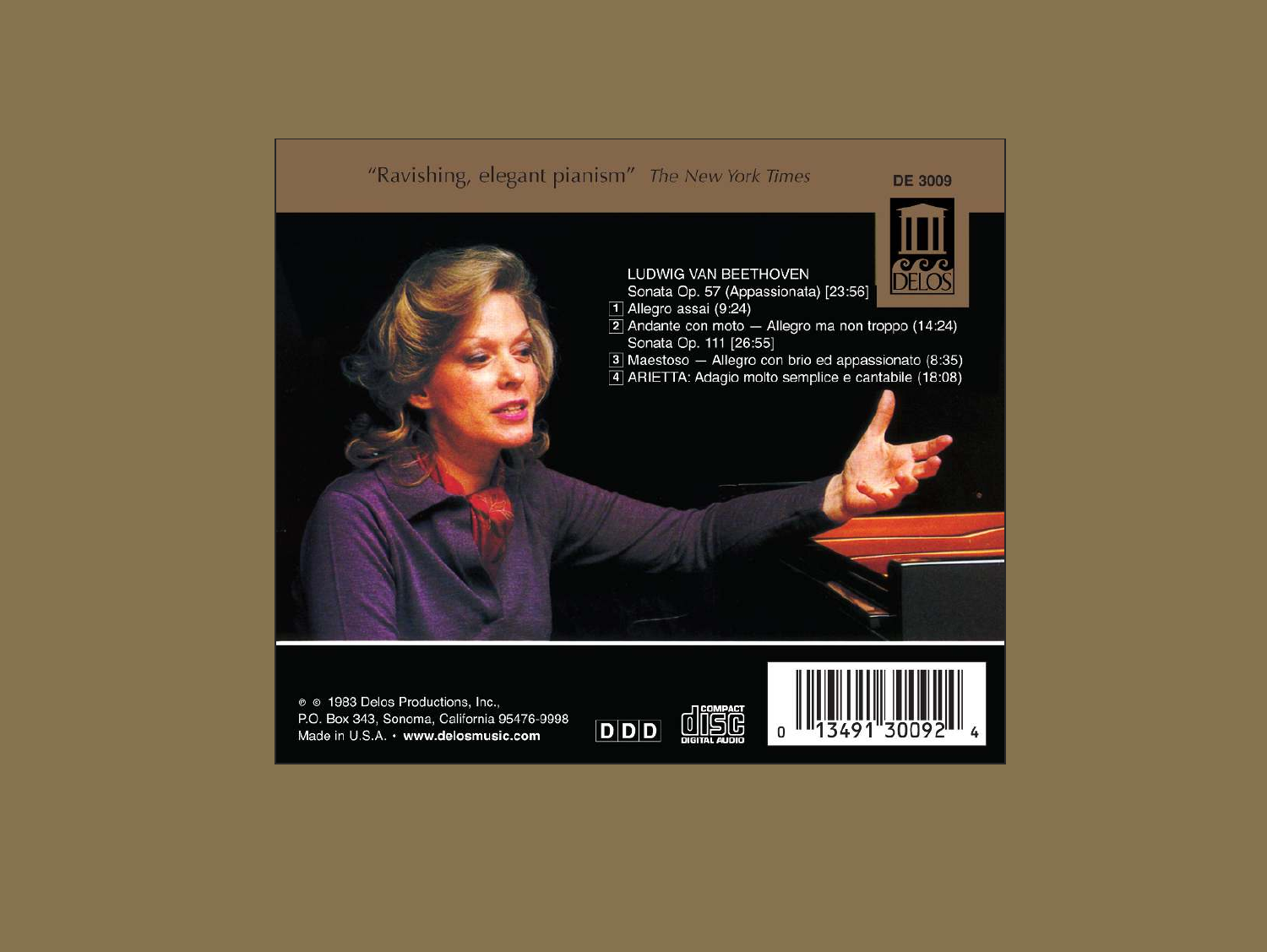## **BEETHOVEN PIANO SONATAS OPUS 57, APPASSIONATA OPUS 111, THE LAST GREAT PIANO SONATA CAROL ROSENBERGER BÖSENDORFER IMPERIAL CONCERT GRAND**

## **SONATA OP. 57 (APPASSIONATA) (23:56)**

- 1. Allegro assai (9:24)
- 2. Andante con moto–Allegro ma non troppo (14:24)

## **SONATA OP. 111 (26:55)**

- 3. Maestoso–Allegro con brio ed appassionato (8:35)
- 4. ARIETTA: Adagio molto semplice e cantabile (18:08)

For this recording we used two omni B & K condenser microphones, capsule #4134, and B & K preamplifier 2319S. The specially constructed low noise, low distortion power supply and line driver amplifiers were designed and built by John Meyer of Meyer Sound Laboratories, Inc., San Leandro, California.

The output of the line drive amplifiers was fed directly into the line level input of s Studer Model 169 Stereo Mixer, which was fed directly into the Digital Tape Recorder. The portable Studer console is battery-powered. There is no AC and therefore no chance of hum. The power supply for the Studer 169 console is a sophisticated battery charger.

The B & K microphones were originally designed for high pressure or very loud sound measurement. It is because of this design characteristic that the microphone is able to withstand the very high sound pressure level encountered in music. The highest quality music recording microphones will typically go into "crashing" i.e. gross distortion, at a sound pressure level of 120-130 dB SPL. The B & K microphones typically reach 3% distortion at 160 dB, thus giving approximately 30 dB headroom for peaks.

*Stan Ricker*

Total Playing Time: 50:51

Producer: *Amelia S. Haygood* Balance Engineer: *Stan Ricker* Recording Engineer: *Bruce Leek* Assistant Producer: *George Baker* Digital Recording, Editing and Mastering by Soundstream, Inc.: *Richard Feldman, Sydney Davis Jim Wolvington*

Bösendorfer Imperial Concert Grand Piano Technician: *Heriberto Lurgenstein* Recorded in Bridges Auditorium, Claremont, California, March 19 and 20, 1981 In Memoriam: *Webster Aitken 1908-1981*

Design: *Tri-Arts, Inc.*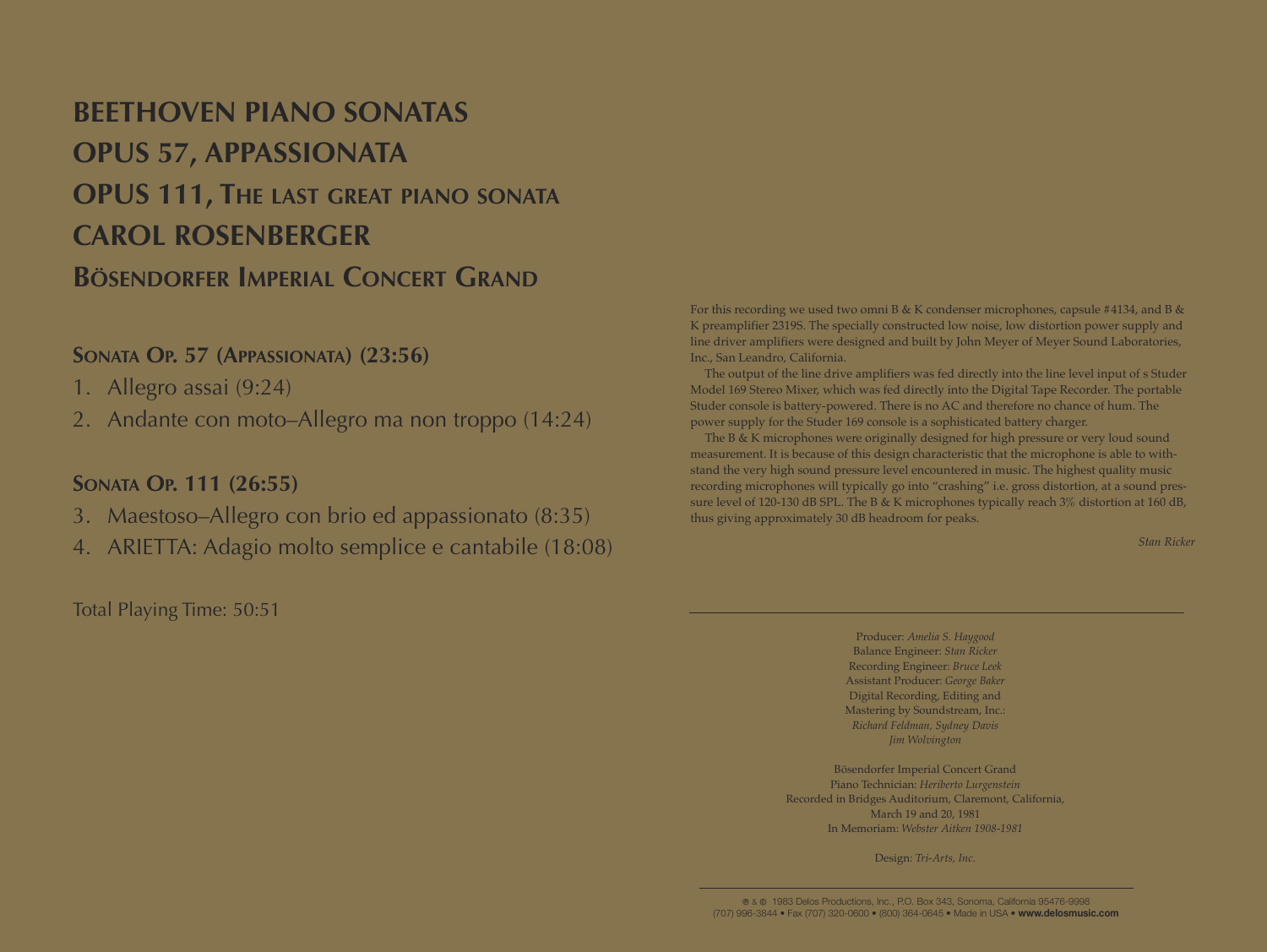"The piano is, after all, an unsatisfactory instrument," Beethoven complained to his publisher upon completion of his last piano sonata, the sublime Op. 111. Beethoven's frustration over the pace of the piano's development during his lifetime is entirely consistent with a musical vision which was always focused beyond the limitations of contemporary instruments and performers. He continuously pushed the piano makers towards new developments in the piano's dynamic range, strength of tone and resonance, and brought his innovative genius and catalytic energy to exploit each of these new developments to the fullest. Yet throughout his creative life he wrote, not only for the piano he knew, but far beyond it.

"His playing, like his compositions, was far ahead of his time" Carl Czerny observed, explaining that the weaksounding instruments, especially those before 1810, "could not endure the gigantic style of his performance..." Czerny went on to say that "Nobody equalled him in the rapidity of his scales, double trills, skips, etc.... His bearing... was masterfully quiet, noble and beautiful, without the slightest grimace (only bent forward low, as his deafness grew upon him)... He made frequent use of the pedals, much more frequent than is indicated in his works..."

Beethoven also saw in the developing piano its lyrical

potential, and in his works demanded from it a new sustained lyricism. He once insisted in a letter that "one may sing on the pianoforte, too, if one is but capable of feeling." As early as his first visit to Vienna, he commented that even Mozart's style of playing was not *legato* enough for his taste. Czerny writes revealingly that "Beethoven's performance of slow and sustained passages produced an almost magical effect upon every listener, and, so far as I know, was never surpassed."

Beethoven turned repeatedly to the piano in working out new musical ideas, and the thirty-two sonatas he wrote for the "unsatisfactory instrument" document his awesome creative growth. They form a monumental *oeuvre* which established the piano sonata for all time as a large and important form, no longer second to the symphony as in the works of Mozart and Haydn. This unparalleled body of work, at once ground-breaking and the peak of achievement in form and balance, is largely responsible for establishing the piano itself as a significant solo instrument.

Standing out as milestones, even among the magnificent thirty-two, are the Sonatas op. 57 and op. 111. At the time of its publication in 1806, the op. 57, titled "Appassionata" by the publisher, was considered by Beethoven to be his finest work to date. The op. 111, called by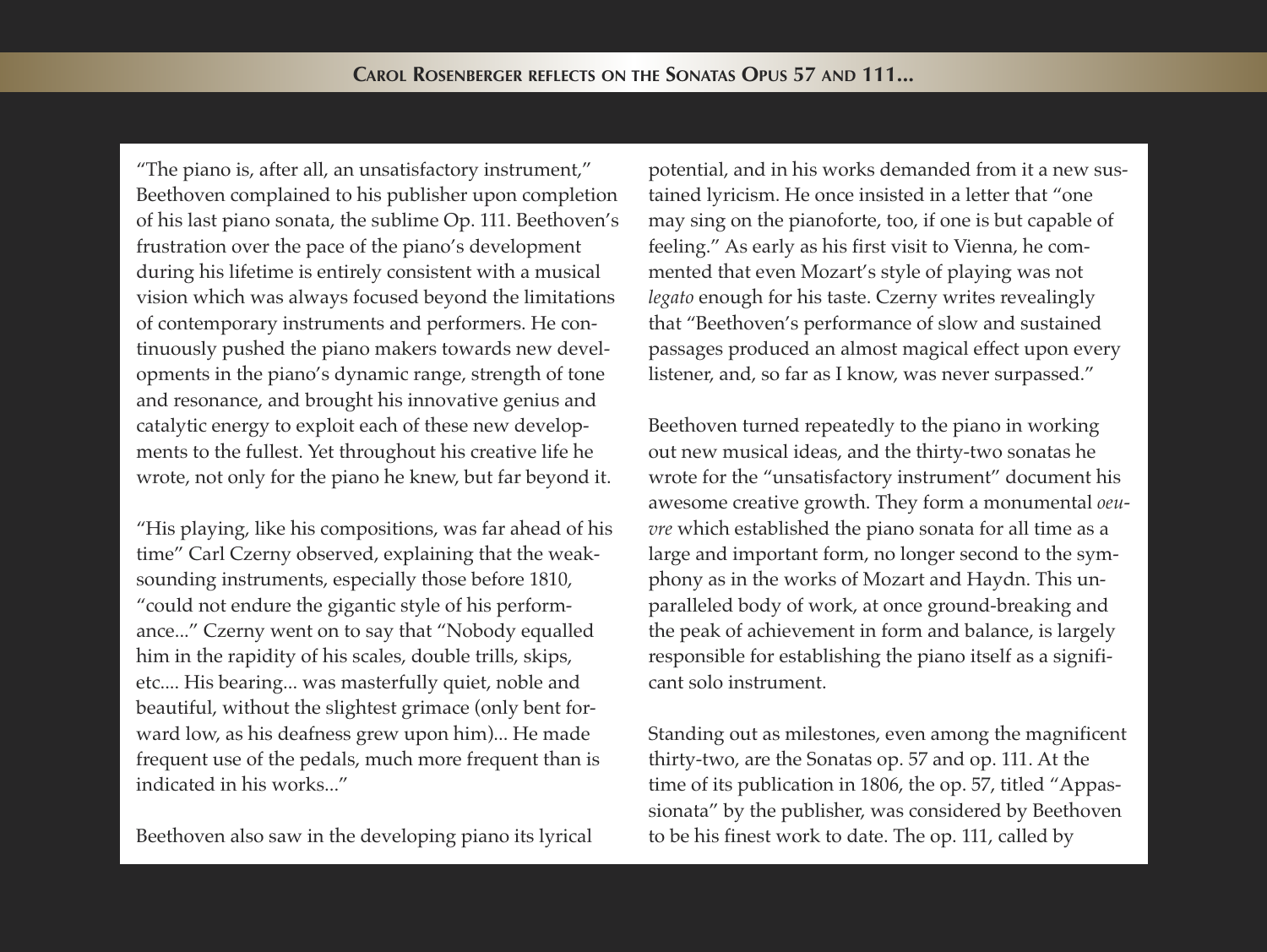Beethoven's biographer Wilhelm von Lenz the "Testament-Sonata," was the master's great farewell to the piano sonata, his final statement in that form. Both sonatas are large-scale dramas of heroic proportions. Both shake aesthetic foundations, and point to a new musical world. Yet these works, like most of Beethoven's creations, explore to the fullest the basic tonal relationships and make these relationships yield their greatest expressive power, their purest vital force. Each sonata is a sonic exploration as well, stretching the confines of the instrument, and demanding of the piano its ultimate expressive range and intensity. Beethoven's use of the extreme registers of the piano is visionary in both sonatas. As profound dramas must, these works have their dark sides. But both have a radiant spiritual dimension, set forth in each sonata in a set of variations on a theme of great simplicity yet rich in implication. The Opus 111 *Arietta's* theme and variations probably represent the most eloquent transcendent expression achieved even by Beethoven in this form.

A staggering wealth of masterpieces came into<br>being during the years immediately following<br>Beethoven in his Heiligenstadt Testament of 1802. In adstaggering wealth of masterpieces came into being during the years immediately following the personal crisis movingly described by dition to the *Appassionata,* the *Waldstein* sonata, the Fourth Piano Concerto, The *Eroica* Symphony, the *Rasumovsky* Quartets and *Fidelio* all stem from this period. Beethoven's passionate belief in his art, his conviction

that artistic creation was for him a moral obligation, won out over the despair he felt at his increasing deafness. Impatient with the art-as-entertainment views in fashion earlier in the eighteenth century, he held the profound conviction that art had a moral purpose, that it was a purifying and ennobling force in human life. In the service of an ever higher art, of an ever more encompassing expression, he was willing to devote a painstaking kind of work which in itself is awe inspiring. His creations were, as Charles Rosen put it, "the result of a meditation and a labor almost unparalleled elsewhere in music." John Gillespie goes on to say: "He arrived at a simple theme after numerous preliminary sketches, but from this unadorned theme he created a world of experience...Beethoven's melodies possess a transcendent individuality. In them all human experience – love, heroism, sadness, ecstacy, joy – are lyrically delineated."

The *Appassionata* has, along with Beethoven's other sonatas, been the subject of countless volumes of analysis and poetic description. Donald Francis Tovey wrote about the work's "eminently tragic tone." **The** *Appassionata* has, along with Beethoven's other sonatas, been the subject of countless volumes of analysis and poetic description. Donald Francis Others perceive the tragedy to be mastered, or at least balanced, perhaps by the sheer life energy with which the sonata abounds. Lenz found it "something more than a volcanic explosion." Heinrich Schenker constructed of it one of his most elaborate graphs, depicting the germ, bones, and flesh of this remarkable creation.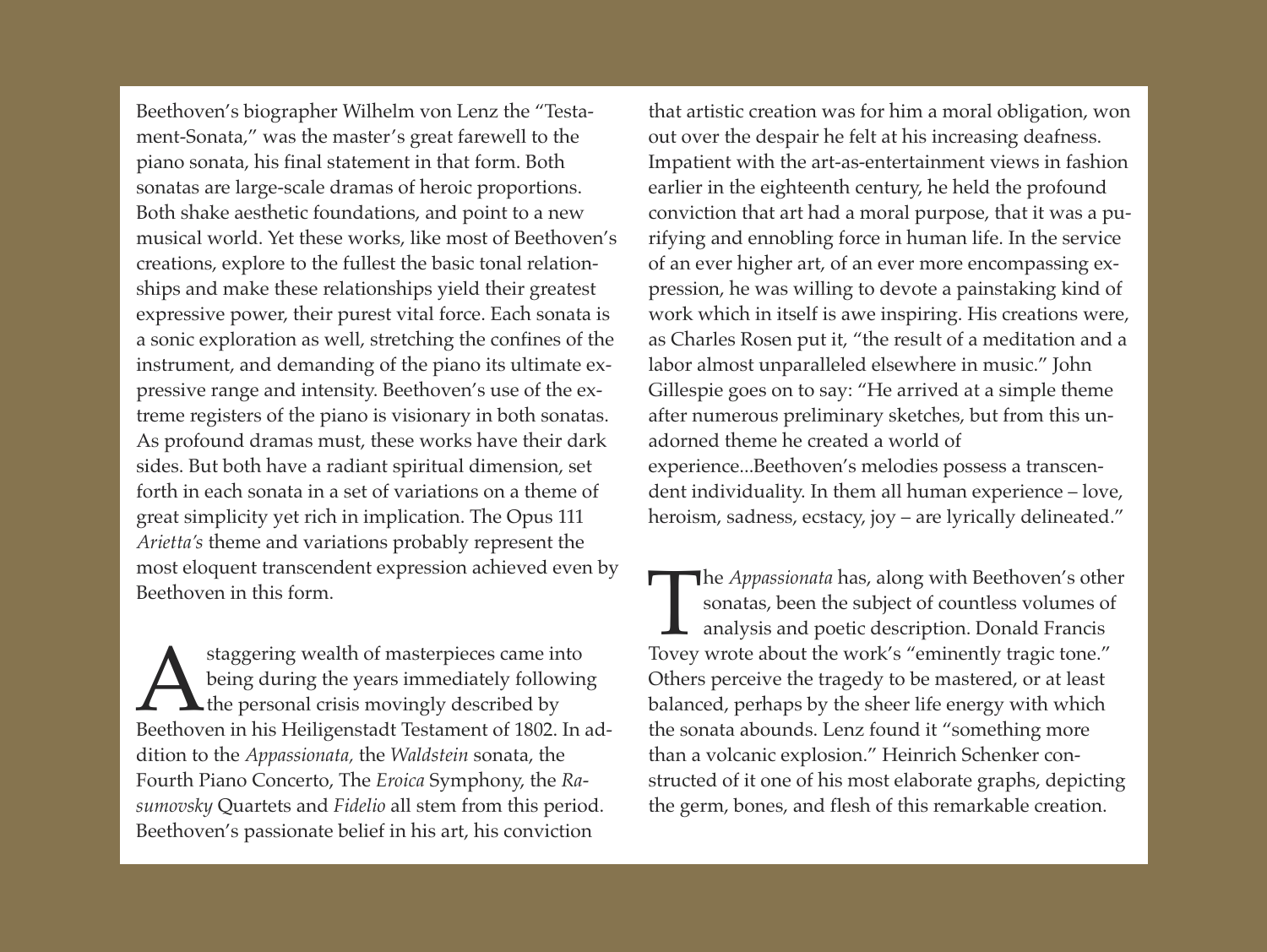Mountains of pages have been written describing in exhaustive detail the architectural and motivic fusion in the work. The sonata's rhythmic dynamism, its startling harmonic and pianistic innovations also provide an endless source for the analytic and poetic mind. It is fascinating, even spine tingling, to contemplate in metaphorical and analytical terms these structural, harmonic, melodic, rhythmic wonders, and the fusion of them all, and to savor apt poetic descriptions of the work's emotional content. But fortunately for us all, Beethoven's work speaks directly to the entire being. Intuitively we sense the magnificent architecture, we respond totally to the drama, the complexity/simplicity/ unity of his expression. Though greater familiarity and study always reveal new wonders in these works, Beethoven's communication is so powerful as to be virtually inescapable on all levels. When Beethoven's friend and first biographer Anton Schindler inquired of the master as to the meaning of the *Appassionata,* Beethoven reportedly replied: "Read Shakespeare's *Tempest."* Some feel that this may have been a quick answer to an unanswerable question. On the other hand, the image of Beethoven as Prospero–unleashing and controlling the elements in the service of his singular art–is an appealing one.

The *Appassionata's* opening theme has been called dark, bleak, windswept, tragic, expectant, mysterious, disturbing. There is an element of grandeur in its large propor-

tions. Its mobile dotted rhythm gives it remarkable fluidity, and the trembling trill which sinks back to the main tone is full of meaning. As with most of Beethoven's themes, its implications become clearer in the course of its experience. Even so, to assign it a single word or emotion must always be superficial, for it probably expresses, as most important music does, a root common to many emotions. Such a fleeting theme can be complex as a moment of life, and yet intelligible as an instant's powerful insight. We experience this theme in light and shadow, in its softer and in its sterner aspects. In the very second phrase of the movement, Beethoven sounds the theme a half-tone higher than original, a bold stroke which as Tovey points out was shocking to Beethoven's contemporaries. Equally shocking must have been the explosive outbursts of fortissimo chords (00:39, 05:31) which could be said both to interrupt the theme and to reveal its inherent capacity for violent emotion. How moving, even inspiring, the theme becomes during the development section of the movement (03:01) when it strengthens into an impassioned declaration, each statement carried forward invincibly by its propulsive accompaniment. Two especially beautiful visions of this theme are the beginning of the long coda (07:22) when it sounds in the low bass balanced by a high treble which Tovey described as "flickering in sympathy," and the final arch of f minor at the very end of the movement, which, animated by a tremolo, spans a wide range of the keyboard and gradually fades to a hush.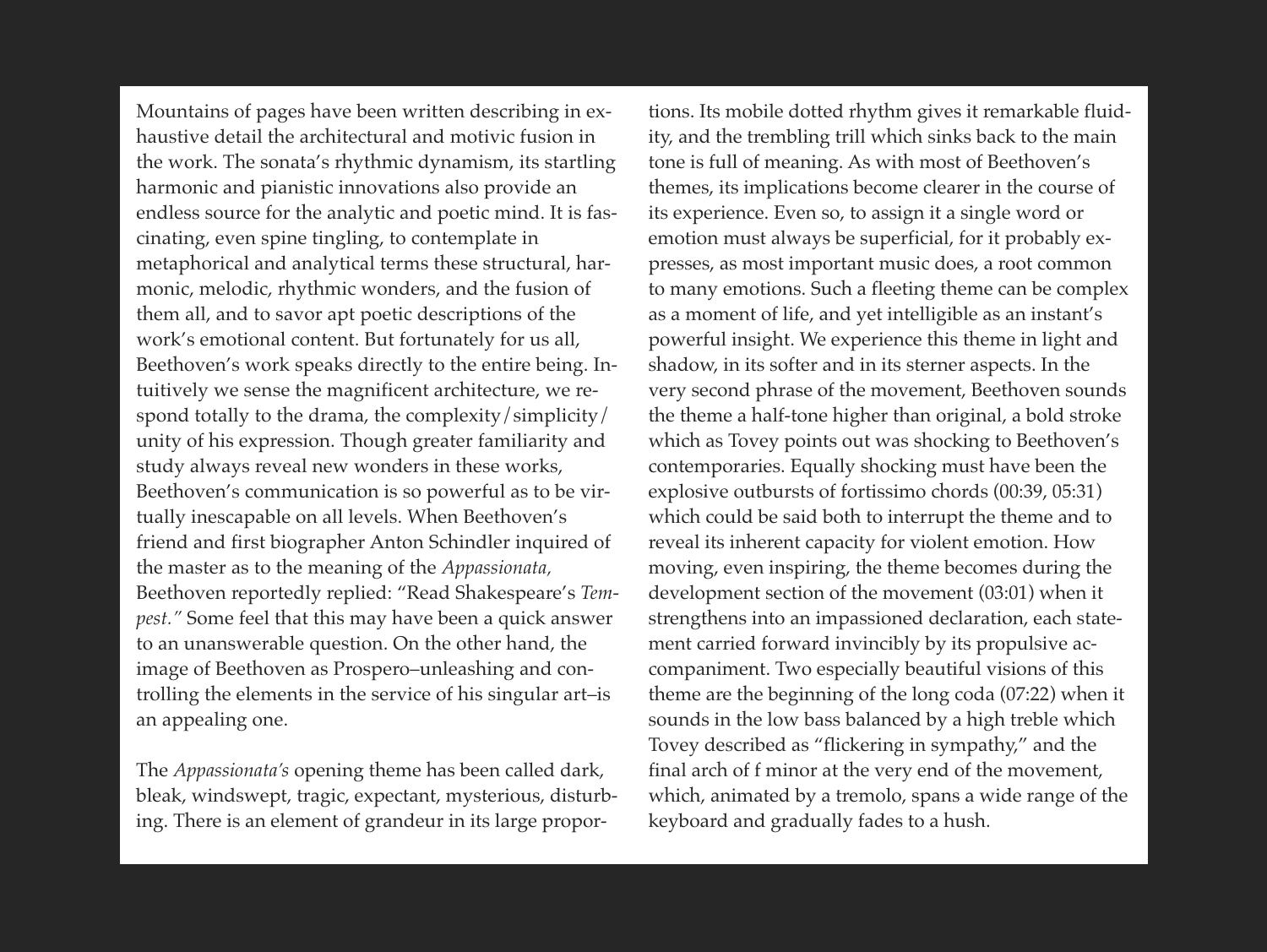Also part of the basic thematic material is the famous "fate" motive, (three shorts, one long) first heard as quietly suspenseful, foreboding, and in the course of its development, becoming more powerful and insistent (01:53, 04:44, 06:52).

One recognizes immediately that the flowing second theme, singing over a rich bass figure (01:19, 04:04, 06:18) is the first theme's counterpart– its balance, its optimistic side. Similar in rhythm, spacing, and shape, it has a warm glow in contrast to the starkness of the original. But it, too, has a passionate potential which is realized in its statement in the coda (07:38), where it builds in intensity to a series of erupting broken chords and sweeping arpeggios which take over the keyboard.

The second movement has a still, meditative theme (09:33) which has about it something of the hymn and at the same time more than a hint of the majestic march. Beethoven thought of D flat major, in which key this movement is set, as a lofty tonality. He was once quoted as referring to Klopstock's poetry as beginning "at too lofty an elevation. Always *Maestoso,* D flat major! But he is great and uplifts nevertheless..." The critic who first reviewed the *Appassionata* in the *Allgemeine Musikalishe Zeitung* (July, 1806) was made very uneasy by the revolutionary outer movements of the sonata, but had to admit that he was captivated by the slow movement: "...I say that if you do not feel such music to go from heart to

heart, one of us has none!"

Beethoven gradually illuminates this simple theme in the course of the variations, each of which doubles the motion within a constant pulse, thereby retaining and heightening our awareness of the framework while allowing us to discover the beautiful things it can hold. He also used this technique in the *Arietta* of the op. 111.

The first variation (11:24) increases the motion by means of a syncopated bass line which lags behind the treble, thereby creating a gentle pull between the two. It maintains the same register as the theme. The second variation (12:50) moves up an octave and doubles the motion with a tranquil, flowing treble figure in sixteenths. The third variation (14:16) moves up yet another octave, its radiant figuration now in thirty-seconds. When the theme returns in simple form after this variation (15:30) it is heard without repeats. Instead of the expected final D flat major chord, Beethoven drops in a whisper to a diminished seventh chord unfolding in a slow arpeggio, (16:27) which creates the suspense of an unknown direction. The same diminished seventh chord, this time abruptly arpeggiated, shatters once and for all the peace of D flat major.

More diminished seventh chords, hammered again and again in a gut-wrenching fanfare, announce the third movement. The entire movement is breathtaking in its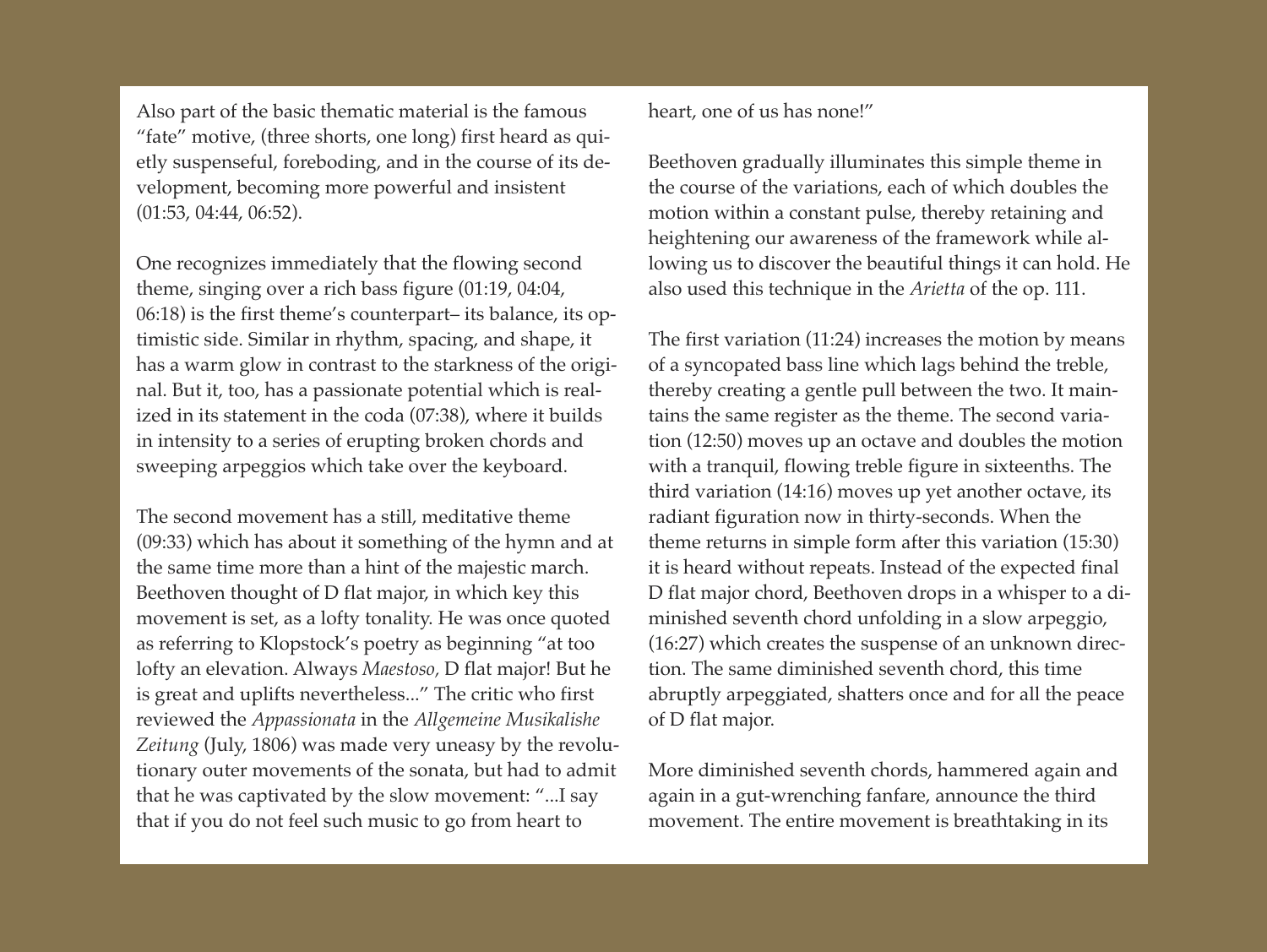sweep and motion. The swirling figures, the sprays of arpeggios, the insistent chordal attacks, the breathless agitated melodic motives that try and try to come to rest only to be driven onward, create a sense of forward motion that is almost relentless. And yet Beethoven's dynamic rhythms give it an energy that a mere headlong rush could not sustain. This movement is also in sonata form, and, as in the first movement, Beethoven does not repeat the exposition. This time, however, he repeats the development and the recapitulation, extending the driving force of the movement.

The one moment of suspended animation in the entire movement occurs in the development, after a furious octave passage movement (18:50) followed by broken chords which rip in bunches from bass to treble, and gradually subside into a soft cloud of the same diminished seventh which put us in suspense at the end of the second movement and started all the fury at the beginning of the third. The shape of the cloud shifts into a cluster of dominant seventh chords all up and down the keyboard–a coloristic effect of the kind generally credited to the Impressionists–and finally a rhythmic shove back to the swirling figure marks the recapitulation (19:36).

The insistence of the attacking chords heard earlier in the movement is unchecked in the *Presto* coda (23:10). The pulls and tugs which created such tension in the rest of the movement are gone, and the motion is out flat. The swirling figure shoots out from sforzandos, climbing higher and higher, and finally careens down the keyboard over a roaring bass to the three final chords.

The inspiration for this powerful finale came to Beethoven on one of his famous long walks. According to Ferdinand Reis's account, "...we wandered so far afield that we did not get back to Döbling, where Beethoven was living, until nearly eight o'clock. The whole time he had been humming, and sometimes howling, to himself, his voice going up and down, without singing any definite notes. When I asked him what it was he answered: 'A theme has occurred to me for the last movement of the sonata' (in F minor, Op. 57). When we entered the room, he ran to the piano, without even taking off his hat. I sat down in the corner, and he soon forgot about me. For at least an hour he thundered out the magnificent finale of the sonata. When he finally got up, he was surprised to see me still there, and said: ' I cannot give you a lesson today, I must go on working'."

Beethoven dedicated the *Appassionata* to his friend and patron Count Franz von Brunswick, the brother of two women to whom Beethoven was emotionally attached at the time, Therese von Brunswick and Josephine von Deym. The dedication of the towering Sonata op. 111 evidently caused its composer some indecision. Beethoven did most of the work on the op. 111 in 1821, and the au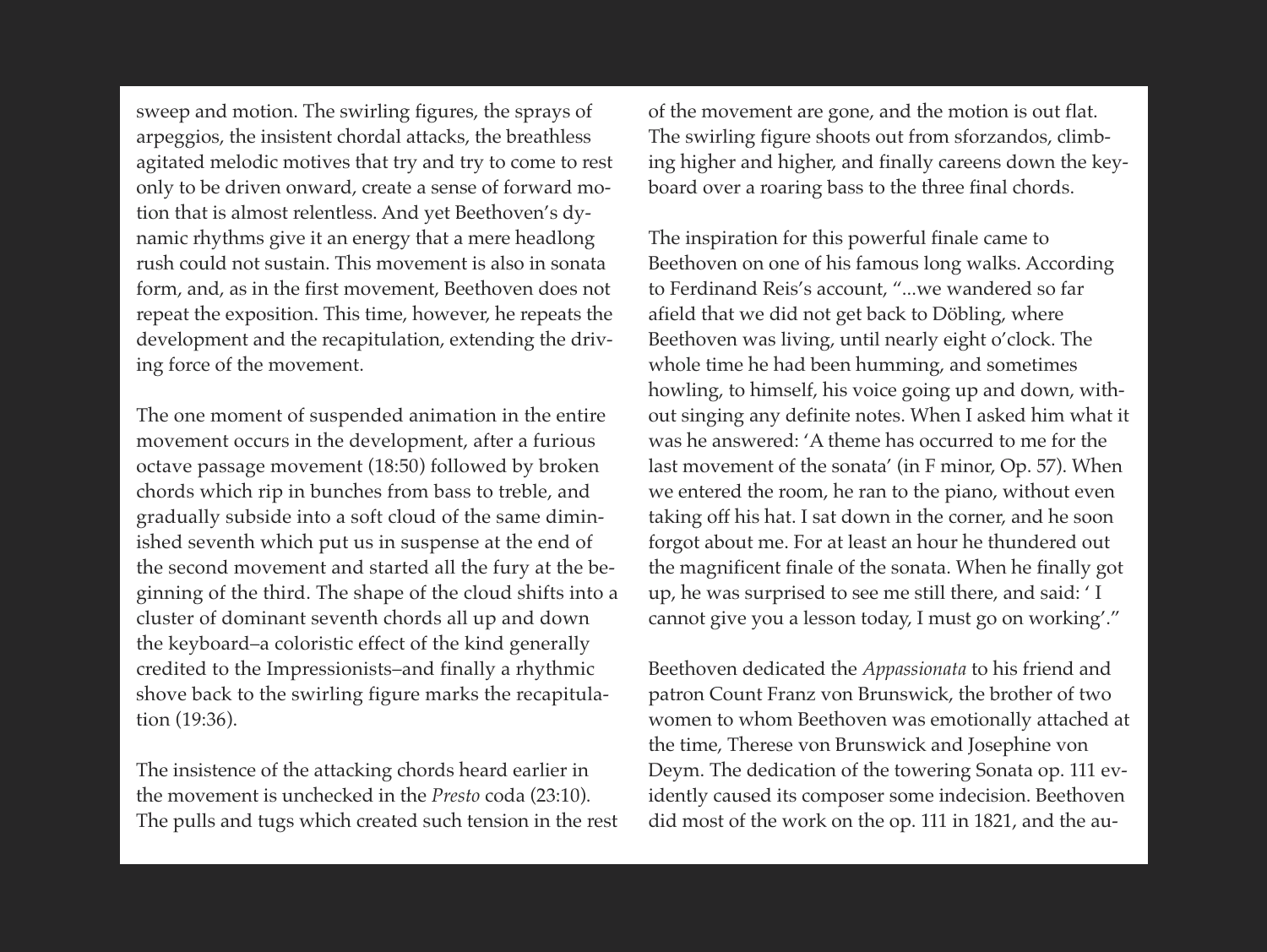tograph is dated January 13, 1822. It was not until July of 1823, however, that he wrote to his student and patron the Archduke Rudolph: "Y.I.H. seemed to find pleasure in the Sonata in C minor, and therefore I feel that it would not be presumptuous if I were to surprise you with its dedication." The publisher's first reaction to one of the most sublime works in the piano literature was to ask if the copyists had forgotten to send the third movement. The sonata was published in 1823, not only by Schlesinger but in two pirated editions, all of which were full of mistakes. It is touching to learn that Beethoven took great pains to have the mistakes corrected, not only in the legitimate edition but also in the two pirated versions.

The reviewer for the *Allgemeine Musikalische Ze* greeted the appearance of the op. 111 with the recognition that it was indeed history-making even among Beethoven's masterpieces, although he he reviewer for the *Allgemeine Musikalische Zeitung* greeted the appearance of the op. 111 with the  $\mathsf{\mathsf{L}}$  recognition that it was indeed history-making, found its special quality difficult to put his finger on: "By far the most extraordinary movement of this Sonata is the last...because in its curious features–though by no means in melody, modulation and the like–it goes beyond anything in pure piano music which has ever come before us..." Beethoven himself felt that his last five piano sonatas bore little relationship to what he had written up until that time, that they represented a higher level of achievement. The Sonatas op. 109 and 110, as well as much of the Missa Solemnis, come from the same

creative period as the op. 111. All of these supreme masterpieces share an exalted mood, a spiritual expression, a distillation of life's essence.

The two grand-scale movements of the Sonata op. 111 affect most who experience them as an unsurpassed expression of the two planes of human existence: the first movement, in C minor, the heroic life struggle; the second, in C major, total affirmation and transcendence. Lenz, who first named the op. 111 the "Testament Sonata," called the two movements "Resistance" and "Resignation," and others have suggested that "Transfiguration" would be a more appropriate characterization of the second movement. Virgil Thomson, in describing the op. 111's "special palette," wrote of "the whole gamut of dynamic violence and delicacy and deep song, with its undercurrent of musical meditation..."

The opening *Maestoso* introduction to the first movement sets the stage for a statement of earth shaking importance. One could describe the three double-dotted opening proclamations as Jovian thunderbolts which cause the earth to tremble. They could also be thought of as leaps into the abyss, for, as three different diminished seventh chords in a row, they represent a tonal unknown. The direction is at this point known only to the mastermind behind the grand design. Still in doubledotted chords, we are taken through a wide expanse of shifting ground–inexorably bound for some distant, un-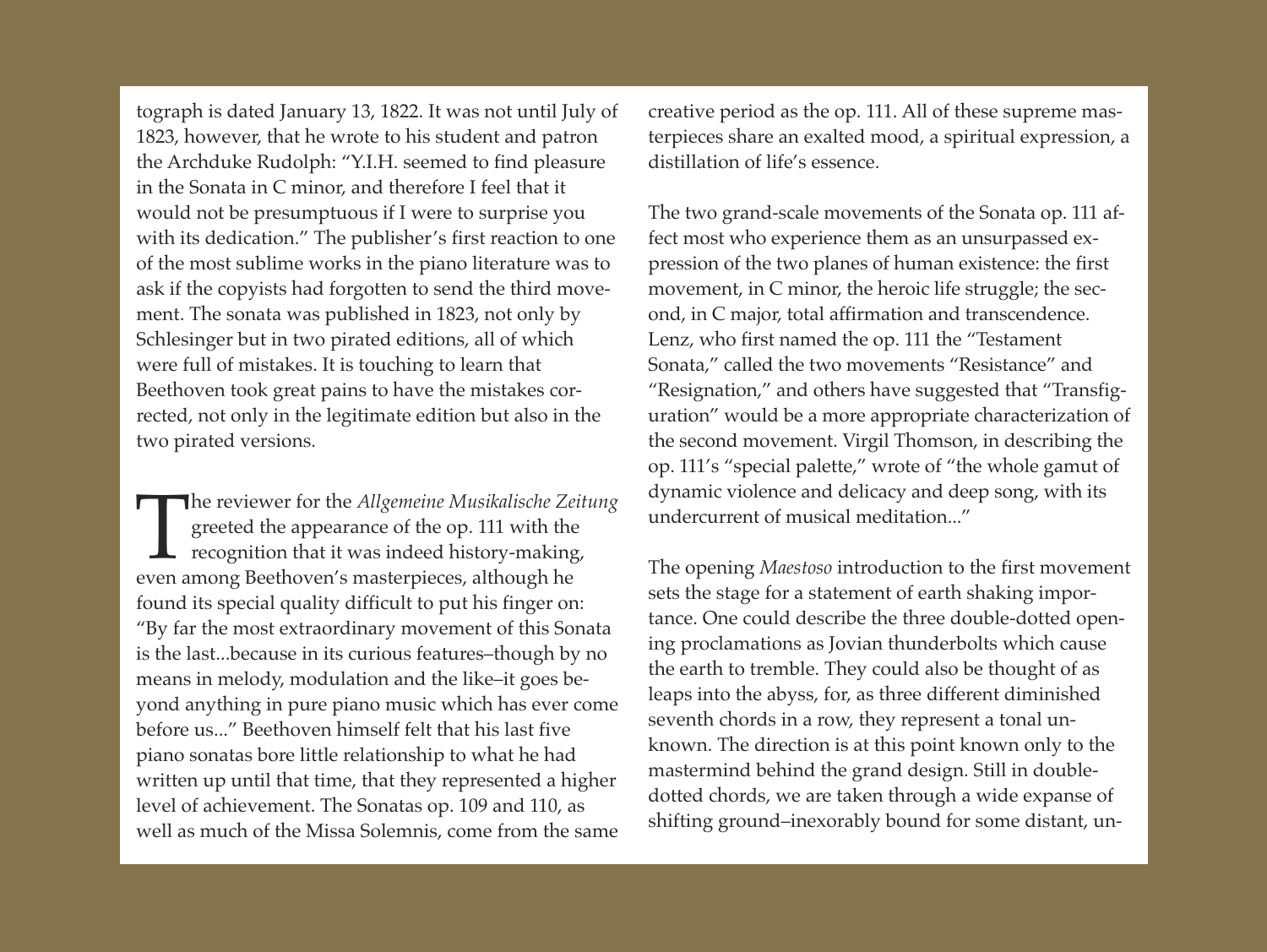known goal. We are still in suspense when we have reached the dominant tonality (01:11), and are made uneasy by the after-shocks of offbeat accents in the moving bass line. A distant rumble (01:47) grows in intensity until it sweeps furiously to the movement's tonal center (01:56). The last furious sweep is reiterated with even greater intensity as it becomes part of the uncompromising three-note motive from which much of the movement is built. We are allowed to absorb the severe message of that motive before it is repeated as part of the fugal subject which is announced next, and which does not in the least soften the impression of the original. The entire movement is jagged, emphatic, turbulent, tempestuous, fist-shaking, furious, lonely, grand, heroic.

Two immense melodic death-defying leaps from high treble to low bass and from low bass back to high treble (02:51) which lead into the second theme leave us in no doubt as to the epic proportion of emotion expressed in this movement. The second theme, harmonically suspended in space with its graceful cadenza, is a fleeting glimpse from afar of loveliness and calm. From this theme's further elaboration in the recapitulation (06:48) we understand, if we did not the first time, that there is an attempt to linger in the realm of the second theme's relative calm (07:15). But this attempt is unsuccessful, and we are drawn relentlessly back to the movement's feverish motion (07:28). The rhythmic tug Beethoven creates here with the five against two rhythm, in a gradual

acceleration of motion, gives a powerful suggestion of being pulled along against one's will.

The fugal development section (05:29) begins with a quiet but decisive statement in octaves whose resolve is reinforced by the augmentation of the basic motive and a final trill which seems to make each statement an unarguable one. At the same time the trill begins to shake the ground wherever it appears, especially as it reaches farther and farther into the lower regions. A powerful crescendo heightened by a syncopated bass line, and ascending jagged blocks based on the three note motive (05:53), lead back to the racapitulation (06:03) with the fugal subject announced this time in forceful octaves.

Sharp, violent chords still reverberating from the last climactic buildup announce the remarkable coda (08:01). Gradually as these chords lose their fury a calming new melody appears just long enough to reassure us with a brief benediction before it comes to rest lightly on a C major chord. Only with the beginning of the heavenly *Arietta* do we understand this coda as a bridge from C minor to C major, from one plane of existence to another, from the temporal to the spiritual–or however one chooses to define the extremes expressed in this sonata.

Remarkable as is the first movement, in the final analysis it seems a foil for the magnificent *Arietta.* Dramatically, it establishes the scope, the breadth of the sonata so that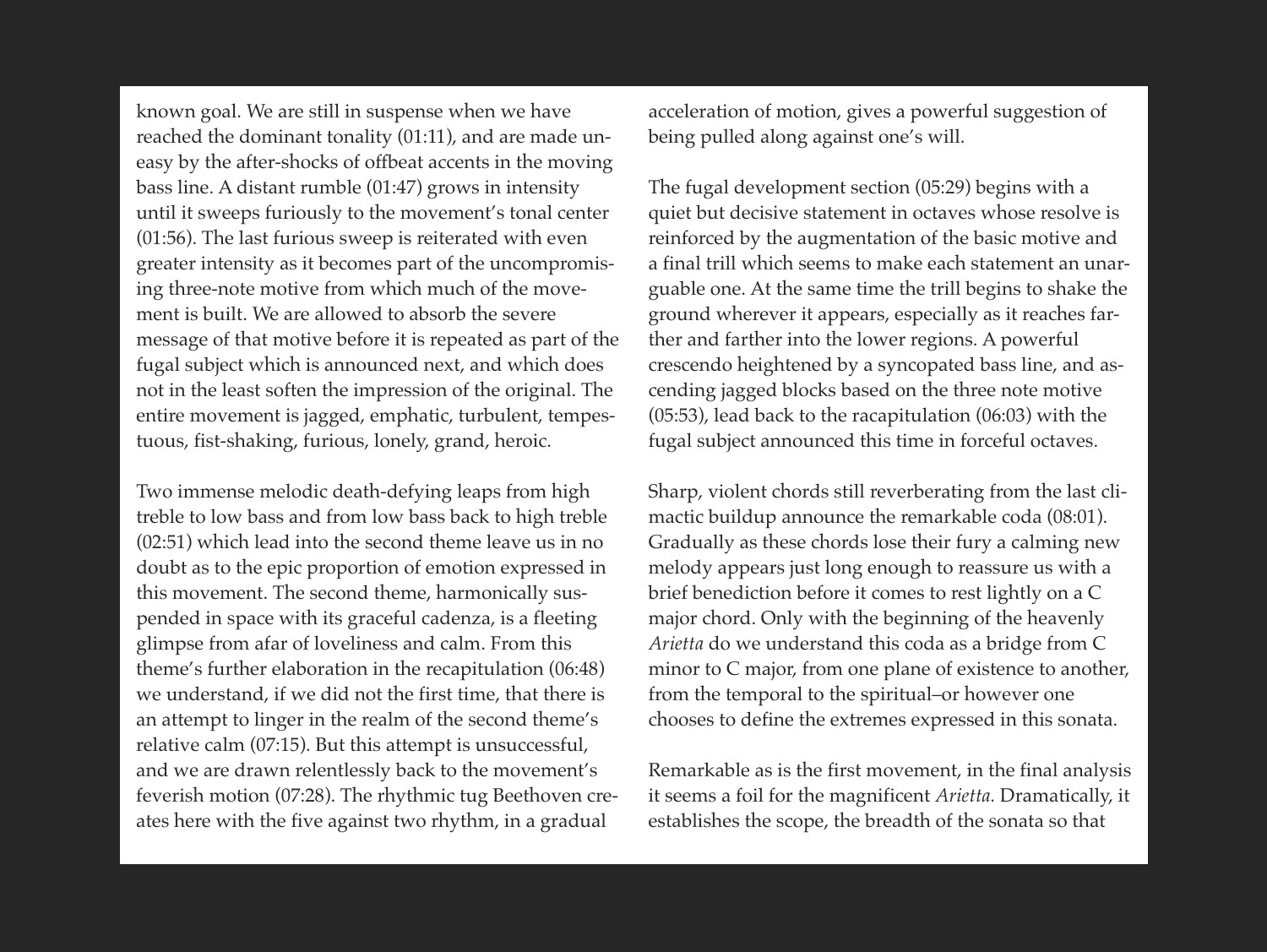the *Arietta's* profound transcendent vision will be understood in all its implications. Perhaps the more the first movement shatters, the more the *Arietta's* calm radiance uplifts; the more disturbing the first movement's questions, the more reassuring the *Arietta's* exalted answer.

The *Arietta's* theme and the chords in which it is set give a sense of spaciousness, both in the distance from bass to treble and in the unhurried placement in time. The chords are complete but open spaced, as if outlining something vast, whether that vast space is understood in an inner or an outer sense. Yet both the melody and the harmonic structure are of great simplicity. The *Arietta's* rhythm of the slow three, and the smaller three within each beat of that primary three, give it a flow even where it is so still as to be establishing eternal truth. One senses the stillness, peace and vast space, even while recognizing a slow, fundamental motion.

Arthur Schnabel referred to the first variation (10:32) as "circling stars." The sixteenth note which was part of the three-within-three of the theme (for example, the second note of the opening melodic fall), is now constant, filling in each pulse of the primary three and creating a gently syncopated swaying motion. The soft chromaticisms fill in more intimate detail, so that, in Schnabel's metaphor, we sense more of the galactic movement within the vast space of the theme. Or, if the theme represents inner peace, its transcendent truth transfigures more of our

personal experience.

The slow three is still before us in the second variation (13:59) but now the three-within-three is divided yet again, so that the pace within the primary three is doubled. The first variation's gently swaying syncopation now becomes a rhythmic push in the stepped-up pace of the second variation, and an undercurrent of excitement is building.

In the third variation (15:53) there is no more restraining the excitement, and joy bursts forth. Here the syncopations lend tremendous energy in rhythm which once again doubles the motion of the previous variation. And yet this exultant rhythm is still connected to the primary three. Firmly rooted in the eternal truth of that primary three, and of the strong harmonic framework of the theme, it expresses the ecstacy of affirmation.

After the powerful affirmation of the third variation, the fourth variation (17:33) brings back the calm of the *Arietta* theme, this time hovering over low bass figuration which transforms the thirty-second triplet motion of the preceding variation into a quiet tremolo. In contrast to the powerful downbeats of the preceding variation, the theme is stated gently on the offbeat, with only a silence on the downbeat. For the repeat of each strain of the theme (18:15, 19:24), the figuration moves all the way from the lowest register of the piano to the highest treble